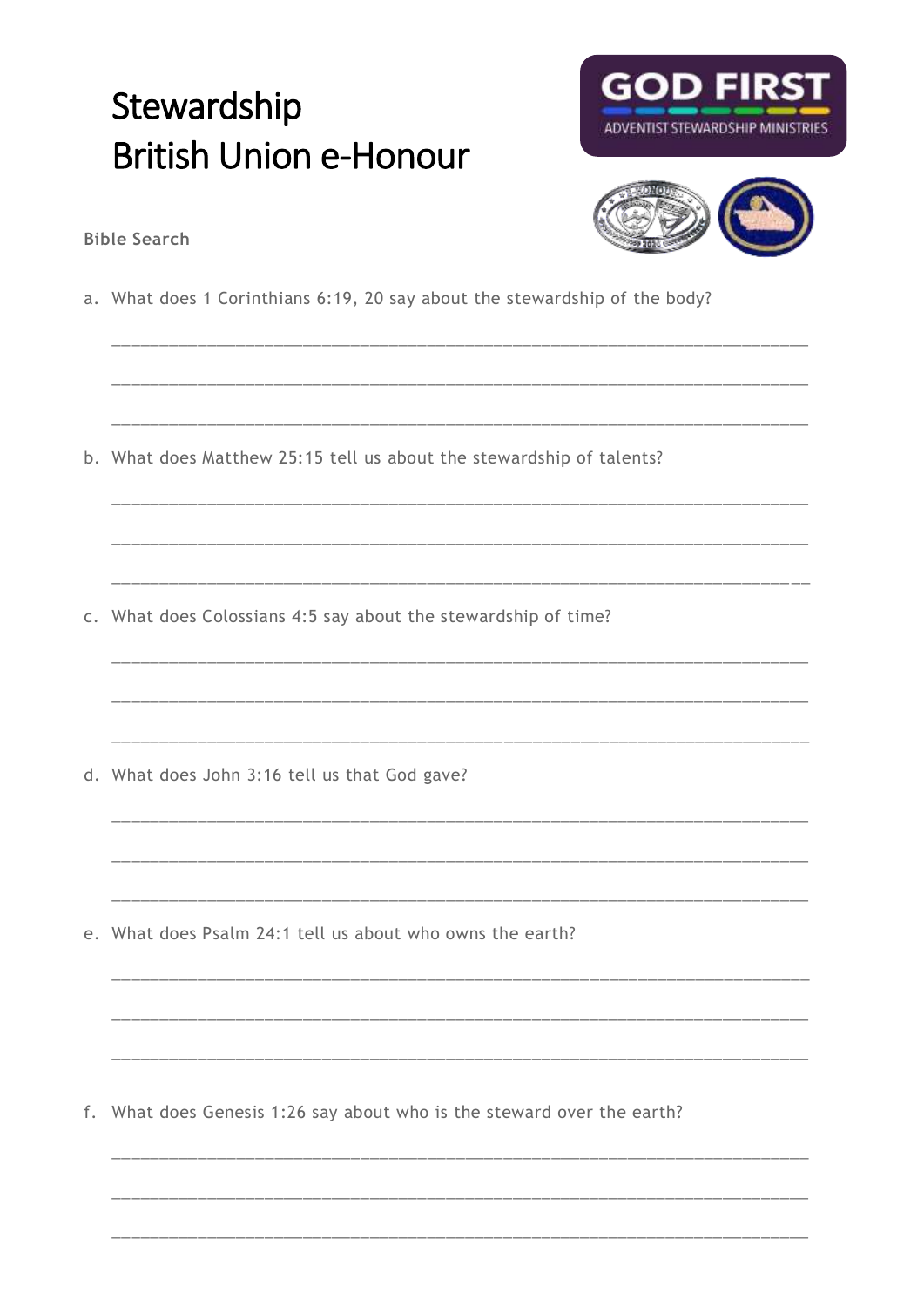|    | g. What does Proverbs 3:9 say about who is always first?                     |
|----|------------------------------------------------------------------------------|
|    | h. How do we know that tithe means a tenth? Genesis 28:22.                   |
| i. | Who does Leviticus 27:30 say the tithe belongs to?                           |
| j. | How does Malachi 3:8 say that God is robbed?                                 |
|    | k. What does 1 Corinthians 9:13, 14 say about the use of the tithe?          |
| l. | How do we know that the tithe is different from offerings? Malachi 3:8.      |
|    | m. What does 1 Corinthians 16:12 say about how we are to give our offerings? |
|    |                                                                              |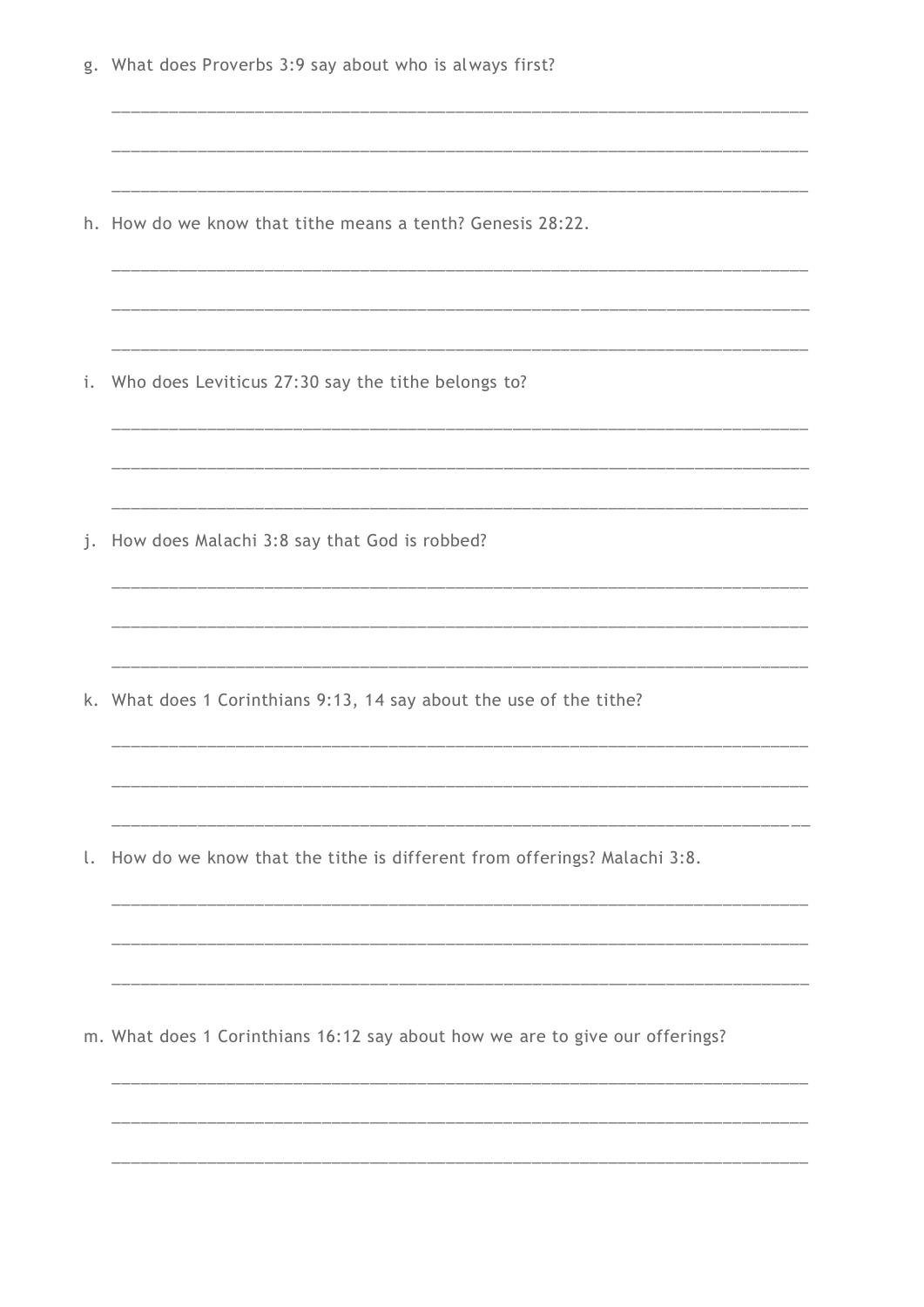n. What does Matthew 6:20 say about where to keep our treasures?

\_\_\_\_\_\_\_\_\_\_\_\_\_\_\_\_\_\_\_\_\_\_\_\_\_\_\_\_\_\_\_\_\_\_\_\_\_\_\_\_\_\_\_\_\_\_\_\_\_\_\_\_\_\_\_\_\_\_\_\_\_\_\_\_\_\_\_\_\_\_\_\_\_

\_\_\_\_\_\_\_\_\_\_\_\_\_\_\_\_\_\_\_\_\_\_\_\_\_\_\_\_\_\_\_\_\_\_\_\_\_\_\_\_\_\_\_\_\_\_\_\_\_\_\_\_\_\_\_\_\_\_\_\_\_\_\_\_\_\_\_\_\_\_\_\_\_

\_\_\_\_\_\_\_\_\_\_\_\_\_\_\_\_\_\_\_\_\_\_\_\_\_\_\_\_\_\_\_\_\_\_\_\_\_\_\_\_\_\_\_\_\_\_\_\_\_\_\_\_\_\_\_\_\_\_\_\_\_\_\_\_\_\_\_\_\_\_\_\_\_

\_\_\_\_\_\_\_\_\_\_\_\_\_\_\_\_\_\_\_\_\_\_\_\_\_\_\_\_\_\_\_\_\_\_\_\_\_\_\_\_\_\_\_\_\_\_\_\_\_\_\_\_\_\_\_\_\_\_\_\_\_\_\_\_\_\_\_\_\_\_\_\_\_

\_\_\_\_\_\_\_\_\_\_\_\_\_\_\_\_\_\_\_\_\_\_\_\_\_\_\_\_\_\_\_\_\_\_\_\_\_\_\_\_\_\_\_\_\_\_\_\_\_\_\_\_\_\_\_\_\_\_\_\_\_\_\_\_\_\_\_\_\_\_\_\_\_

\_\_\_\_\_\_\_\_\_\_\_\_\_\_\_\_\_\_\_\_\_\_\_\_\_\_\_\_\_\_\_\_\_\_\_\_\_\_\_\_\_\_\_\_\_\_\_\_\_\_\_\_\_\_\_\_\_\_\_\_\_\_\_\_\_\_\_\_\_\_\_\_\_

\_\_\_\_\_\_\_\_\_\_\_\_\_\_\_\_\_\_\_\_\_\_\_\_\_\_\_\_\_\_\_\_\_\_\_\_\_\_\_\_\_\_\_\_\_\_\_\_\_\_\_\_\_\_\_\_\_\_\_\_\_\_\_\_\_\_\_\_\_\_\_\_\_

\_\_\_\_\_\_\_\_\_\_\_\_\_\_\_\_\_\_\_\_\_\_\_\_\_\_\_\_\_\_\_\_\_\_\_\_\_\_\_\_\_\_\_\_\_\_\_\_\_\_\_\_\_\_\_\_\_\_\_\_\_\_\_\_\_\_\_\_\_\_\_\_\_

\_\_\_\_\_\_\_\_\_\_\_\_\_\_\_\_\_\_\_\_\_\_\_\_\_\_\_\_\_\_\_\_\_\_\_\_\_\_\_\_\_\_\_\_\_\_\_\_\_\_\_\_\_\_\_\_\_\_\_\_\_\_\_\_\_\_\_\_\_\_\_\_\_

o. What does 2 Corinthians 9:7 say about our attitude in giving?

p. What promised blessing is given in Malachi 3:10?

2. You are requested to read with your counsellor or pastor the following:

Section IV (pp 111 to 130); par. 1 and 2, p. 14; and par. 1, p. 66 of Counsels on Stewardship by Ellen White. Here's a couple of lines from paragraph 2, p.14 to think about written in the context of John 3:16. What do you think they mean?

"*The spirit of liberality (generosity) is the spirit of heaven. Christ's self-sacrificing love is revealed upon the cross. That man might be saved, He gave all that He had."*

\_\_\_\_\_\_\_\_\_\_\_\_\_\_\_\_\_\_\_\_\_\_\_\_\_\_\_\_\_\_\_\_\_\_\_\_\_\_\_\_\_\_\_\_\_\_\_\_\_\_\_\_\_\_\_\_\_\_\_\_\_\_\_\_\_\_\_\_\_\_\_\_\_

\_\_\_\_\_\_\_\_\_\_\_\_\_\_\_\_\_\_\_\_\_\_\_\_\_\_\_\_\_\_\_\_\_\_\_\_\_\_\_\_\_\_\_\_\_\_\_\_\_\_\_\_\_\_\_\_\_\_\_\_\_\_\_\_\_\_\_\_\_\_\_\_\_

\_\_\_\_\_\_\_\_\_\_\_\_\_\_\_\_\_\_\_\_\_\_\_\_\_\_\_\_\_\_\_\_\_\_\_\_\_\_\_\_\_\_\_\_\_\_\_\_\_\_\_\_\_\_\_\_\_\_\_\_\_\_\_\_\_\_\_\_\_\_\_\_\_

3. Learn what is done with the tithe in your local church, your local conference, your union, and the General Conference. This chart below shows the levels of organisation for the Seventh-day Adventist church from your local church, to the General Conference which serves the church globally.



Based on the biblical principle as outlined in Malachi 3:10, the Seventh-day Adventist church believes in 'returning' tithe to the Lord. In addition, the bible instructs where the tithe is to be place. Adventists have applied the biblical principle, and adapted for the world we live in today.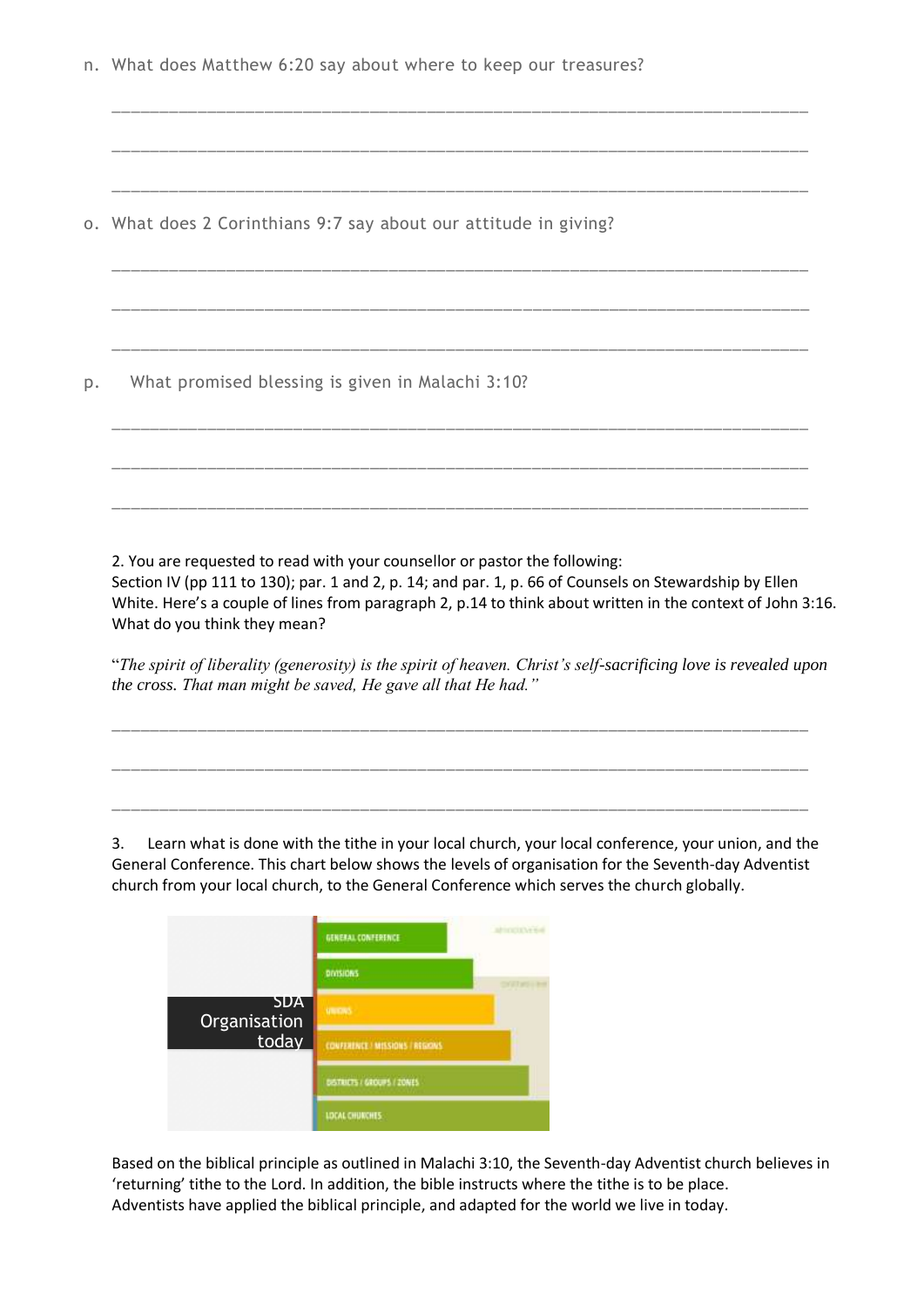To see how this works in practice, take a look at a video presentation of this, featuring Elder Ted Wilson and some other notable church leaders when they gathered together for a Pastor's congress in 2018. I really had fun making this illustration. I reckon you could copy it using people from your church to act as leaders at their respective levels. The relevant segment in the video is between 1 hour 30:00mins and 1 hour 35:20 and directly answers the question, what happens to your tithe – and offerings?

[https://www.youtube.com/watch?v=np9bQrnUIqw&list=PLHlTyU7ArSTKE1WWMPS\\_zNo9T57Te](https://www.youtube.com/watch?v=np9bQrnUIqw&list=PLHlTyU7ArSTKE1WWMPS_zNo9T57TePEoe&index=6&t=5406s) [PEoe&index=6&t=5406s](https://www.youtube.com/watch?v=np9bQrnUIqw&list=PLHlTyU7ArSTKE1WWMPS_zNo9T57TePEoe&index=6&t=5406s)

To help you further answer this question, there is a bookmark that is produced by Adventist Stewardship Ministries with 10 tithing questions answered.

\_\_\_\_\_\_\_\_\_\_\_\_\_\_\_\_\_\_\_\_\_\_\_\_\_\_\_\_\_\_\_\_\_\_\_\_\_\_\_\_\_\_\_\_\_\_\_\_\_\_\_\_\_\_\_\_\_\_\_\_\_\_\_\_\_\_\_\_\_\_\_\_\_\_\_\_\_\_\_

\_\_\_\_\_\_\_\_\_\_\_\_\_\_\_\_\_\_\_\_\_\_\_\_\_\_\_\_\_\_\_\_\_\_\_\_\_\_\_\_\_\_\_\_\_\_\_\_\_\_\_\_\_\_\_\_\_\_\_\_\_\_\_\_\_\_\_\_\_\_\_\_\_\_\_\_\_\_\_

\_\_\_\_\_\_\_\_\_\_\_\_\_\_\_\_\_\_\_\_\_\_\_\_\_\_\_\_\_\_\_\_\_\_\_\_\_\_\_\_\_\_\_\_\_\_\_\_\_\_\_\_\_\_\_\_\_\_\_\_\_\_\_\_\_\_\_\_\_\_\_\_\_\_\_\_\_\_

## <https://stewardship.adventist.org/bookmarks.pdf>

To help with understanding the overall meaning of stewardship and why it is important for the Christian, Adventist Stewardship Ministries have also produced a second bookmark with 10 facts about Christian stewardship.

[https://stewardship.adventist.org/assets/public/resources/promotional/bookmark-facts-about](https://stewardship.adventist.org/assets/public/resources/promotional/bookmark-facts-about-stewardship.pdf)[stewardship.pdf](https://stewardship.adventist.org/assets/public/resources/promotional/bookmark-facts-about-stewardship.pdf)

Why not download both bookmarks and place in your bible?

4. From your pastor, church treasurer, or elder learn about your church budget, what finances your church must meet, and the purpose of each item listed on your church tithe and offering envelope.

I do hope you will be able to call or e-mail your pastor. If your pastor is not available, contact your church Elder or the Treasurer.

5. Keep a chart on how you spend your time for one weekend and one-week day. In this chart make a list of how much time you spend in the areas on the chart (see chart below):

- 6. Do one of the following:
- a. If you have an income-producing job or an allowance, make a list of how you spend your money for one month.

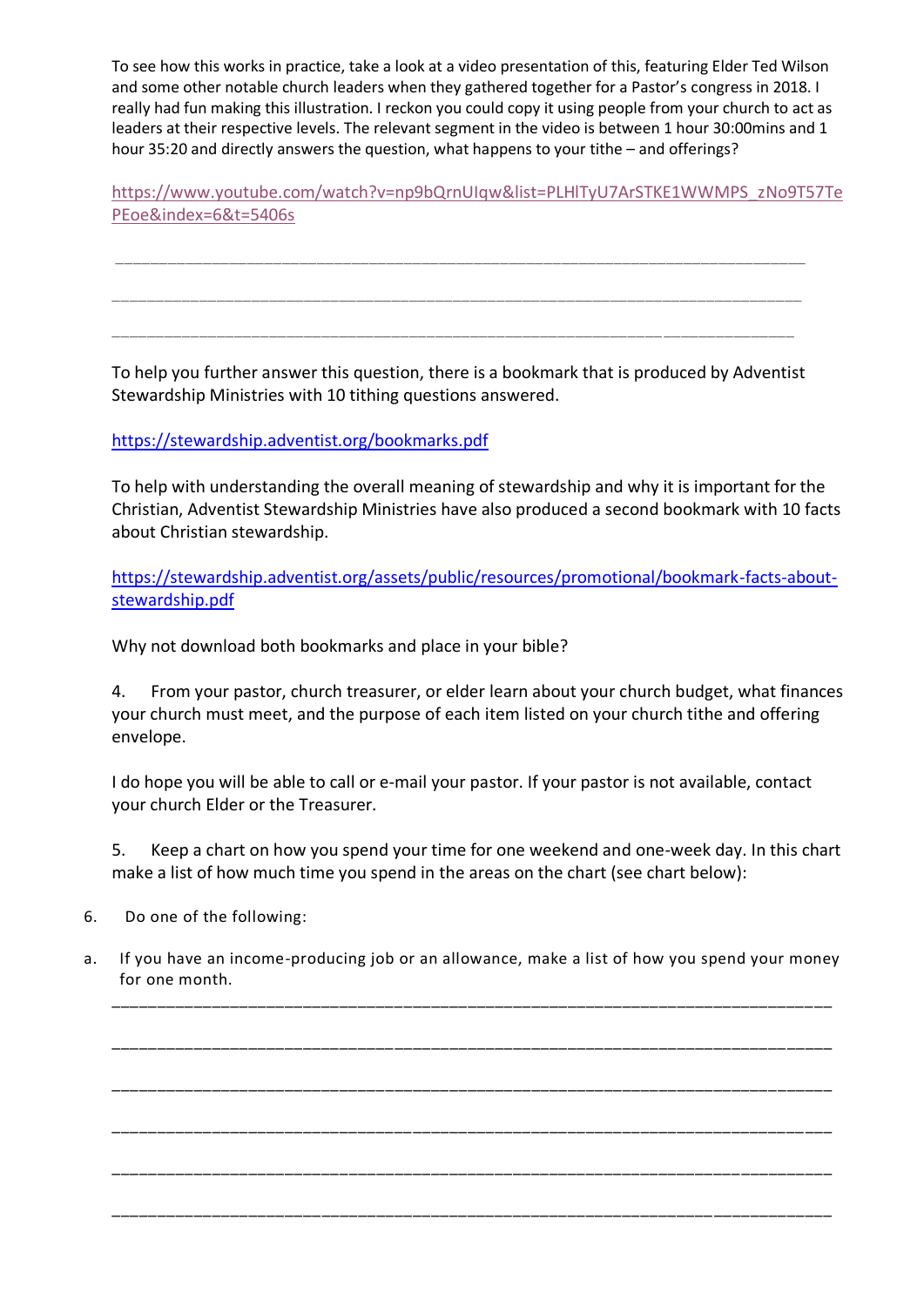- b. If you are not in the category above, make a list of how you would spend an income of £50 a month in the following categories:
- 1) Clothes
- 2) Entertainment
- 3) Personal items (toiletries)
- 4) Gifts
- 5) School supplies
- 6) Tithe and offerings
- 7) Eating out
- 8) Transportation

From your list determine what percentage of your total income is spent on each item. After completing the chart and percentages, discuss with your pastor or counsellor the advantages of a budget and how to stay within a budget.

7. From the Bible and Spirit of Prophecy determine what instruction has been given concerning the variety and use of God-given talents. (Read Romans 12, 1 Corinthians 12-14 and Ephesians 4.

\_\_\_\_\_\_\_\_\_\_\_\_\_\_\_\_\_\_\_\_\_\_\_\_\_\_\_\_\_\_\_\_\_\_\_\_\_\_\_\_\_\_\_\_\_\_\_\_\_\_\_\_\_\_\_\_\_\_\_\_\_\_\_\_\_\_\_\_\_\_\_\_\_\_\_\_ \_\_\_\_\_\_\_\_\_\_\_\_\_\_\_\_\_\_\_\_\_\_\_\_\_\_\_\_\_\_\_\_\_\_\_\_\_\_\_\_\_\_\_\_\_\_\_\_\_\_\_\_\_\_\_\_\_\_\_\_\_\_\_\_\_\_\_\_\_\_\_\_\_\_\_\_

\_\_\_\_\_\_\_\_\_\_\_\_\_\_\_\_\_\_\_\_\_\_\_\_\_\_\_\_\_\_\_\_\_\_\_\_\_\_\_\_\_\_\_\_\_\_\_\_\_\_\_\_\_\_\_\_\_\_\_\_\_\_\_\_\_\_\_\_\_\_\_\_\_\_\_\_

- 8. List three talents or skills that you have, such as building things, mechanics, gardening, painting or drawing, writing, speaking, music, teaching, sewing, etc. Choose one of these three talents and do a project to help develop your talent further.
	- 1. \_\_\_\_\_\_\_\_\_\_\_\_\_\_\_\_\_\_\_\_\_\_\_\_\_\_\_\_\_\_\_\_\_\_\_\_\_\_\_\_\_\_\_\_\_\_\_\_\_\_\_\_\_\_\_\_\_\_\_\_\_\_\_\_\_\_\_\_\_ 2. \_\_\_\_\_\_\_\_\_\_\_\_\_\_\_\_\_\_\_\_\_\_\_\_\_\_\_\_\_\_\_\_\_\_\_\_\_\_\_\_\_\_\_\_\_\_\_\_\_\_\_\_\_\_\_\_\_\_\_\_\_\_\_\_\_\_\_\_\_\_ 3. \_\_\_\_\_\_\_\_\_\_\_\_\_\_\_\_\_\_\_\_\_\_\_\_\_\_\_\_\_\_\_\_\_\_\_\_\_\_\_\_\_\_\_\_\_\_\_\_\_\_\_\_\_\_\_\_\_\_\_\_\_\_\_\_\_\_\_\_\_\_

Your project must follow these guidelines:

- a. The project is to be a benefit or outreach to others.
- b. The project is to be a new endeavour not previously accomplished.
- c. Spend at least five hours in the planning and implementation of the project.
- d. Make a written or oral report to your counsellor about your project.

So, as a reflective question, when all is said and done, what do you think Stewardship is?